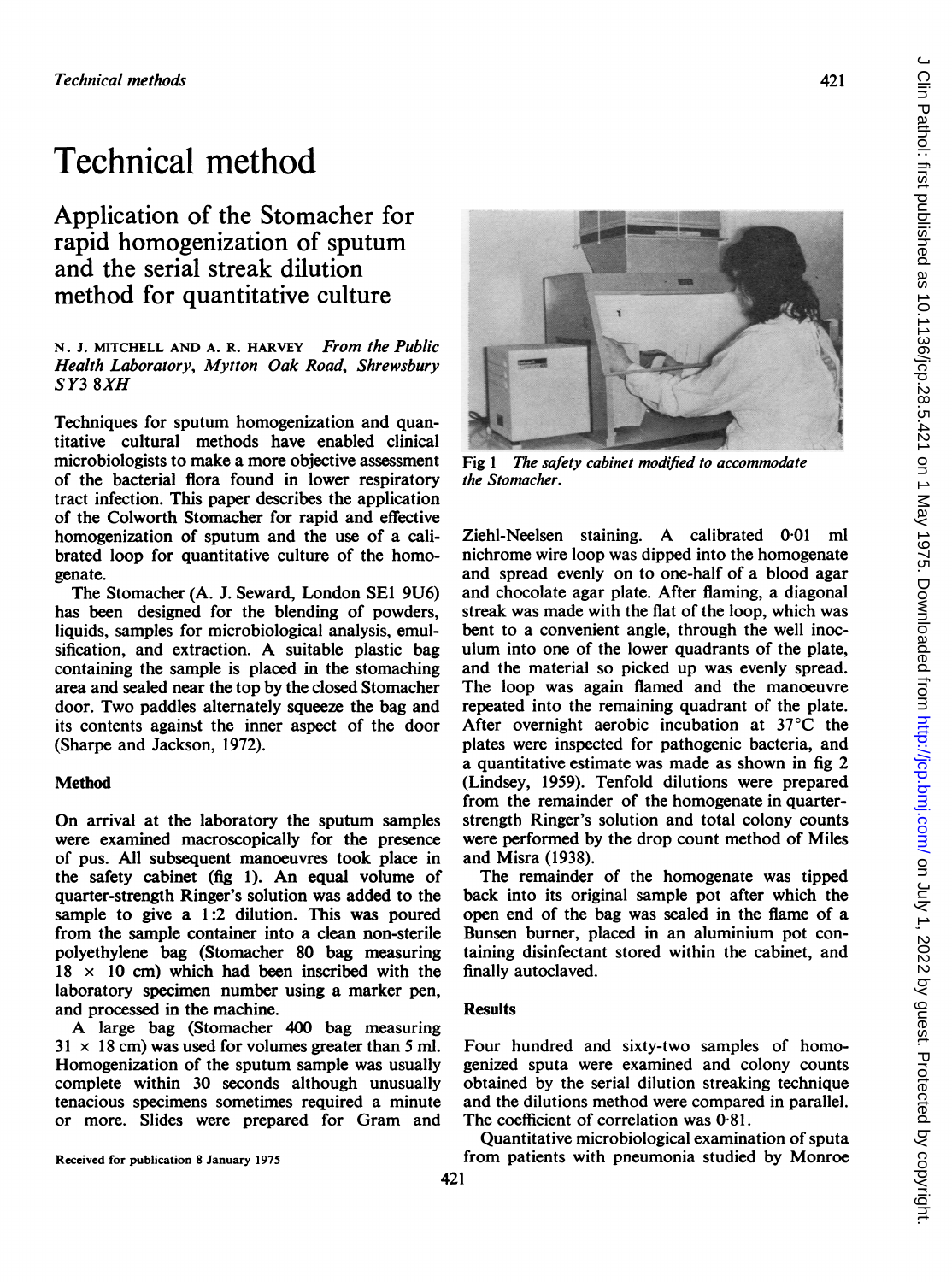

Fig 2 Quantitative estimation of homogenized sputum (by serial-dilution) using the  $0.01$  ml calibrated loop. Starting with  $1:2$  dilution in the well inoculum it may be calcuilated that in streak A 5 bacterial colonies indicates  $10<sup>7</sup>$  micro-organisms per ml in the original sample, 10 colonies,  $2 \times 10^7$ , etc. Streak B, 1 colony =  $2 \times 10^8$ , 10 colonies,  $2 \times 10^9$ , etc. In infected sputa microorganisms present in streak A would normally be isolated in almost pure culture.

et al (1969) suggested that pathogenic bacteria responsible for the infection were generally present in numbers of 107 per ml or more, and this work was confirmed by Pirtle et al (1969). Accepting 107 organisms per ml as a level of significant numbers, the serial dilution technique achieved a differentiation between significant and non-significant levels comparable to the dilution and colony plate count method (table).

| No. of Samples | Method          |                               |  |
|----------------|-----------------|-------------------------------|--|
|                | <b>Dilution</b> | <b>Serial Dilution (Loop)</b> |  |
| 316            | Significant     | Significant                   |  |
| 17             | Not significant | Significant                   |  |
| 42             | Significant     | Not significant               |  |
| 87             | Not significant | Not significant               |  |

Table Comparison of results obtained in 462 sputa examined by dilution and loop methods

The test null hypothesis shows that the proportion of samples accepted as significant or not significant are the same and that the loop method does not significantly differ from the other:

 $X^2$ , with Yates' correction = 3.32, df = 1; not significant at 95% evel.

#### Comment

Homogenization of sputum by the Stomacher achieved a satisfactory homogenate in one or two minutes whereas liquefaction by protein digestion

Technical method

agents, such as N-acetyl-l-cysteine or Pancreatintrypsin, may require as long as 30 minutes or more. It had the added advantage that samples arriving late in the day could be processed with minimal inconvenience for the laboratory staff. Homogenization was equally effective when two or three sample bags were placed together in the Stomacher but we do not favour this practice because of the possibility of confusion. There is a very small risk of bag failure but placing the sample bag inside another bag of larger size provides complete protection. Figure <sup>1</sup> illustrates how readily the machine was accommodated within the safety cabinet. An airtight rubber seal surrounding the casing eliminated significant loss in airflow efficiency.

Sputa samples which require to be cultured for tubercle bacilli could, if necessary, be left overnight, whereas samoles which have undergone mucolytic digestion need to be processed immediately. Another advantage of Stomacher homogenization is that bacteriology and enzyme and antibiotic assay can be done on the same homogenate, which is not possible with material treated by mucolytic digestion.

The disadvantage of the method is the need to the bag for homogenization and back again after processing. Sound bacteriological bench technique carried out within the safety cabinet should reduce contamination and infection risks to a minimum.

Serial dilution streaking, as described by Lindsey (1959), using a standard volume loop, is extremely simple and reproducible and permits a quantitative



Fig 3 Appearance of chocolate agar plate inoculated  $by$  the streak dilution technique after overnight incubation at  $37^{\circ}$ C. A pure growth of Haemophilus influenzae is present along streaks A and B.